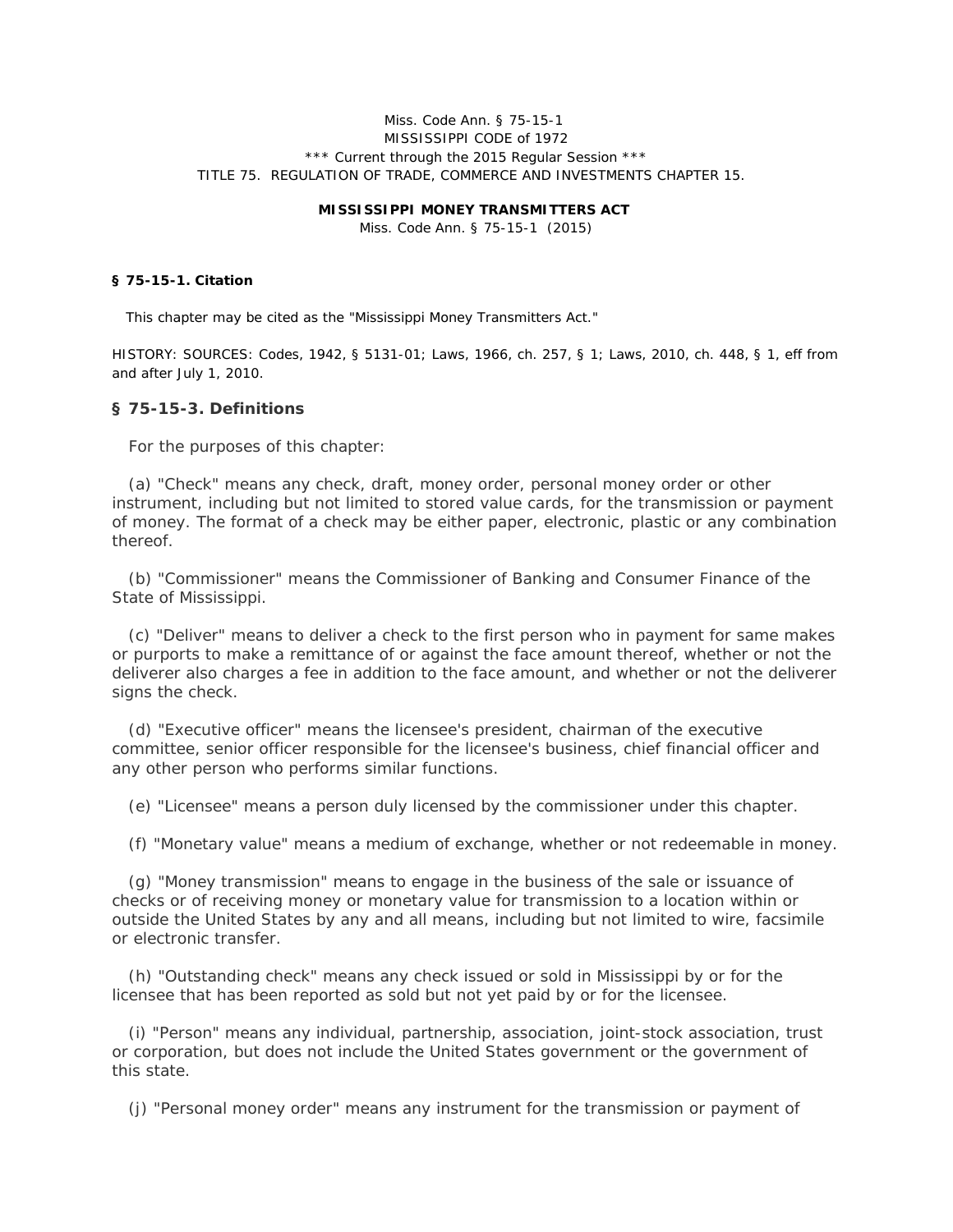money in relation to which the purchaser or remitter appoints or purports to appoint the seller thereof as his agent for the receipt, transmission or handling of money, whether the instrument is signed by the seller or by the purchaser or remitter or some other person.

 (k) "Records" or "documents" means any item in hard copy or produced in a format of storage commonly described as electronic, imaged, magnetic, microphotographic or otherwise, and any reproduction so made shall have the same force and effect as the original thereof and be admitted in evidence equally with the original.

(*l*) "Sell" means to sell, to issue or to deliver a check.

(m) "Stored value" means monetary value that is evidenced by an electronic record.

**HISTORY:** SOURCES: Codes, 1942, § 5131-02; Laws, 1966, ch. 257, § 2; Laws, 2000, ch. 621, § 8; Laws, 2003, ch. 340, § 1; Laws, 2010, ch. 448, § 2, eff from and after July 1, 2010.

#### **§ 75-15-5. License required**

 No person, except those specified in Section 75-15-7, shall engage in the business of money transmission, as a service or for a fee or other consideration, without having first obtained a license under this chapter.

**HISTORY:** SOURCES: Codes, 1942, § 5131-03; Laws, 1966, ch. 257, § 3; Laws, 2010, ch. 448, § 3, eff from and after July 1, 2010.

# **§ 75-15-7. Exemption from license requirement**

Nothing in this chapter shall apply to the sale or issuance or delivering of checks by:

 (a) Any financial institution whose deposits are insured by any agency of the United States government or any trust company authorized to do business in this state;

(b) The government of the United States or any department or agent thereof;

 (c) The State of Mississippi or any municipal corporation, county or other political subdivision of this state;

 (d) Agents of a licensee, as provided for in Section 75-15-17, provided that this exemption shall apply only to the agent's acts on behalf of the licensee and this exemption shall not exempt the agent from the provisions of this chapter where he conducts money transmissions for his own account;

(e) Attorneys-at-law, as to checks issued in the regular course of the practice of law;

 (f) Persons not carrying on the trade or business of money transmission, this exemption is intended to include persons who conduct money transmissions only as an incidental act to another trade or business regularly carried on by them and persons who only occasionally and infrequently conduct money transmissions for another person; or

 (g) The Nationwide Mortgage Licensing System and Registry for mortgage brokers, mortgage lenders and mortgage loan originators.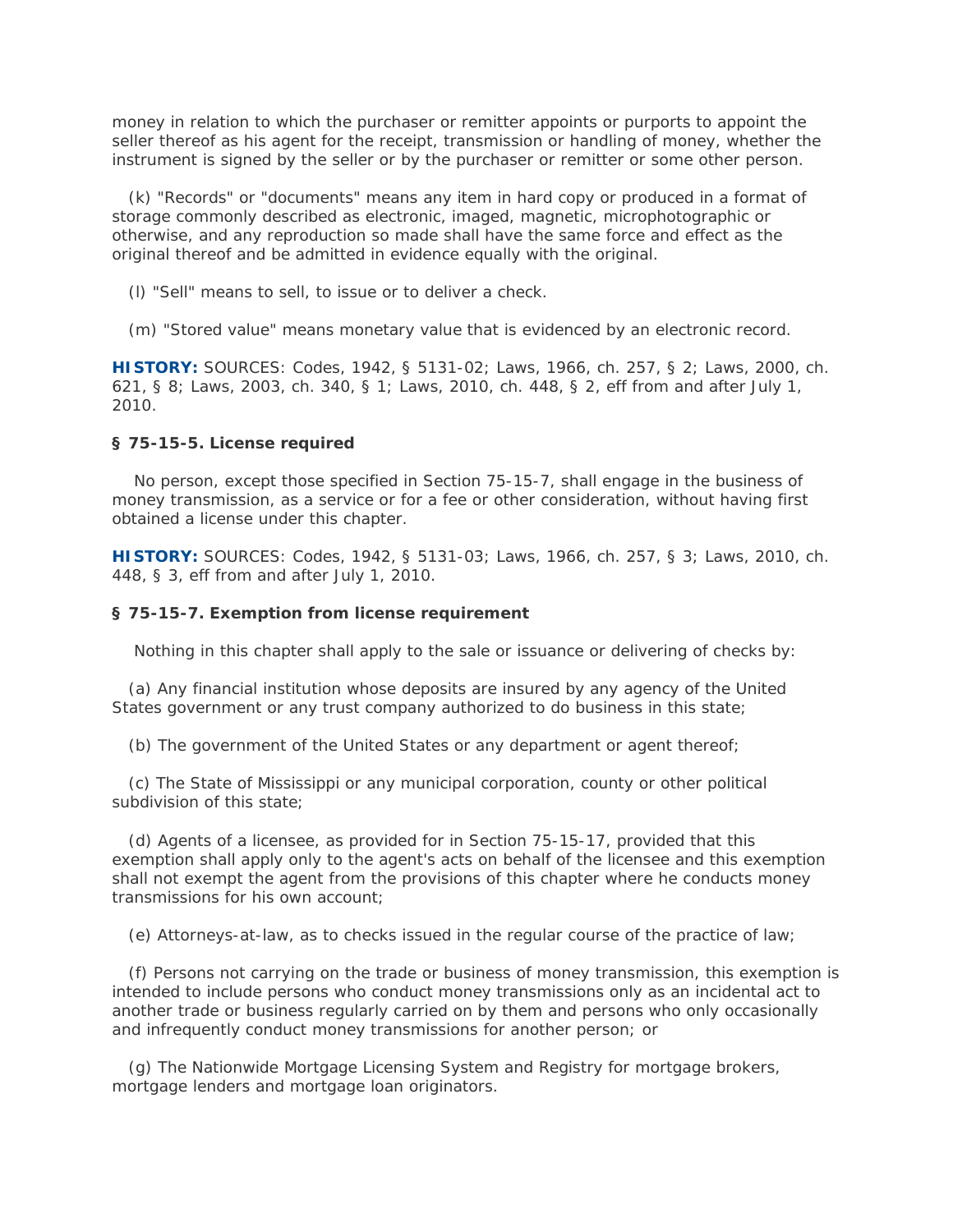**HISTORY:** SOURCES: Codes, 1942, § 5131-04; Laws, 1966, ch. 257, § 4; Laws, 2003, ch. 340, § 2; Laws, 2010, ch. 448, § 4, eff from and after July 1, 2010.

### **§ 75-15-9. Applications and qualifications**

 Each application for a license to engage in the business of money transmission shall be made in writing and under oath to the commissioner in such form as he may prescribe. The application shall state the full name and business address of:

- (a) The proprietor, if the applicant is an individual;
- (b) Every member, if the applicant is a partnership or association;

 (c) The corporation and each executive officer and director thereof, if the applicant is a corporation;

(d) Every trustee and officer if the applicant is a trust;

 (e) The applicant shall have a net worth of at least Twenty-five Thousand Dollars (\$ 25,000.00) plus Fifteen Thousand Dollars (\$ 15,000.00) for each location in excess of one (1) at which the applicant proposes to conduct money transmissions in this state, computed according to generally accepted accounting principles, but in no event shall the net worth be required to be in excess of Two Hundred Fifty Thousand Dollars (\$ 250,000.00);

 (f) The financial responsibility, financial condition, business experience and character and general fitness of the applicant shall be such as reasonably to warrant the belief that applicant's business will be conducted honestly, carefully and efficiently;

 (g) Each application for a license shall be accompanied by an investigation fee of Fifty Dollars (\$ 50.00) and license fee in the amount required by Section 75-15-15. All fees collected by the commissioner under the provisions of this chapter shall be deposited into the Consumer Finance Fund of the Department of Banking and Consumer Finance;

 (h) An applicant shall not have been convicted of a felony in any jurisdiction or a misdemeanor of fraud, theft, forgery, bribery, embezzlement, or making a fraudulent or false statement in any jurisdiction.

**HISTORY:** SOURCES: Codes, 1942, § 5131-05; Laws, 1966, ch. 257, § 5; Laws, 1995, ch. 373, § 1; Laws, 2010, ch. 448, § 5, eff from and after July 1, 2010.

## **§ 75-15-11. Accompanying financial statement, bond, proof of registration as money service business, and set of fingerprints; denial of license to certain individuals convicted of certain crimes**

Each application for a license shall be accompanied by:

 (a) Certified financial statements, reasonably satisfactory to the commissioner, showing that the applicant has a net worth of at least Twenty-five Thousand Dollars (\$ 25,000.00) plus Fifteen Thousand Dollars (\$ 15,000.00) for each location in excess of one (1) at which the applicant proposes to conduct money transmissions in this state, computed according to generally accepted accounting principles, but in no event shall the net worth be required to be in excess of Two Hundred Fifty Thousand Dollars (\$ 250,000.00).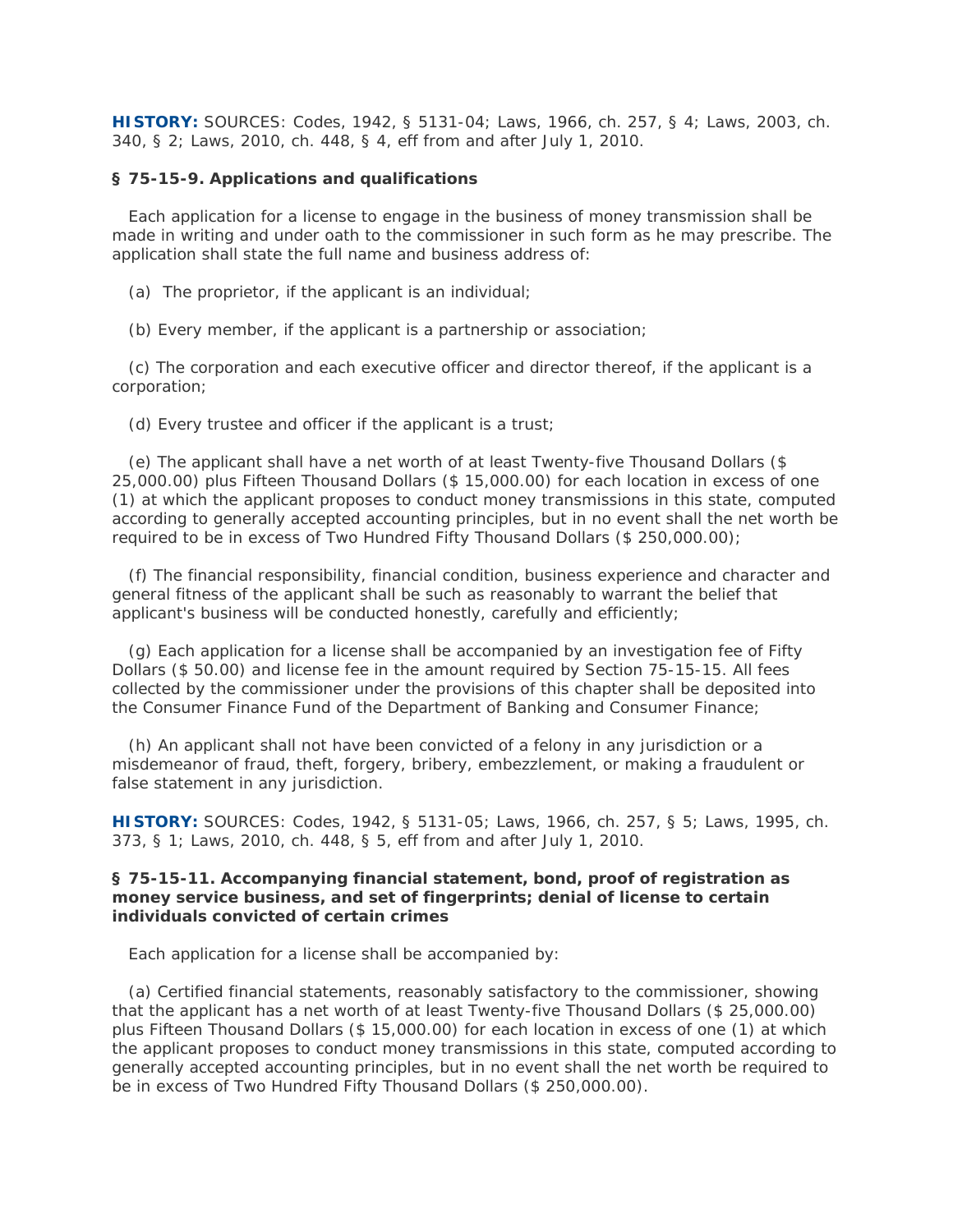(b) A surety bond issued by a bonding company or insurance company authorized to do business in this state, in the principal sum of Twenty-five Thousand Dollars (\$ 25,000.00) or in an amount equal to outstanding money transmissions in Mississippi, whichever is greater, but in no event shall the bond be required to be in excess of Five Hundred Thousand Dollars (\$ 500,000.00). However, the commissioner may increase the required amount of the bond upon the basis of the impaired financial condition of a licensee as evidenced by a reduction in net worth, financial losses or other relevant criteria. The bond shall be in form satisfactory to the commissioner and shall run to the state for the use and benefit of the Department of Banking and Consumer Finance and any claimants against the applicant or his agents to secure the faithful performance of the obligations of the applicant and his agents with respect to the receipt, handling, transmission and payment of money in connection with money transmissions in Mississippi. The aggregate liability of the surety in no event shall exceed the principal sum of the bond. The surety on the bond shall have the right to cancel the bond upon giving sixty (60) days' notice in writing to the commissioner and thereafter shall be relieved of liability for any breach of condition occurring after the effective date of the cancellation. Any claimants against the applicant or his agents may themselves bring suit directly on the bond, or the Attorney General may bring suit thereon in behalf of those claimants, either in one (1) action or successive actions.

 (c) In lieu of the corporate surety bond, the applicant may deposit with the State Treasurer bonds or other obligations of the United States or guaranteed by the United States or bonds or other obligations of this state or of any municipal corporation, county, or other political subdivision or agency of this state, or certificates of deposit of national or state banks doing business in Mississippi, having an aggregate market value at least equal to that of the corporate surety bond otherwise required. Those bonds or obligations or certificates of deposit shall be deposited with the State Treasurer to secure the same obligations as would a corporate surety bond, but the depositor shall be entitled to receive all interest and dividends thereon and shall have the right to substitute other bonds or obligations or certificates of deposit for those deposited, with the approval of the commissioner, and shall be required so to do on order of the commissioner made for good cause shown. The State Treasurer shall provide for custody of the bonds or obligations or certificates of deposits by a qualified trust company or bank located in the State of Mississippi or by any Federal Reserve Bank. The compensation, if any, of the custodian for acting as such under this section shall be paid by the depositing licensee.

 (d) Proof of registration as a money service business per 31 CFR Section 103.41, if applicable.

 (e) A set of fingerprints from any local law enforcement agency for each owner of a sole proprietorship, partners in a partnership or principal owners of a limited liability company that own at least ten percent (10%) of the voting shares of the company, shareholders owning ten percent (10%) or more of the outstanding shares of the corporation, except publically traded corporations and their subsidiaries, and any other executive officer with significant oversight duties of the business. In order to determine the applicant's suitability for license, the commissioner shall forward the fingerprints to the Department of Public Safety for a state criminal history records check, and the fingerprints shall be forwarded by the Department of Public Safety to the FBI for a national criminal history records check. The department shall not issue a license if it finds that the applicant, or any person who is an owner, partner, director or executive officer of the applicant, has been convicted of: (i) a felony in any jurisdiction; or (ii) a crime that, if committed within the state, would constitute a felony under the laws of this state; or (iii) a misdemeanor of fraud, theft, forgery, bribery, embezzlement or making a fraudulent or false statement in any jurisdiction. For the purposes of this chapter, a person shall be deemed to have been convicted of a crime if the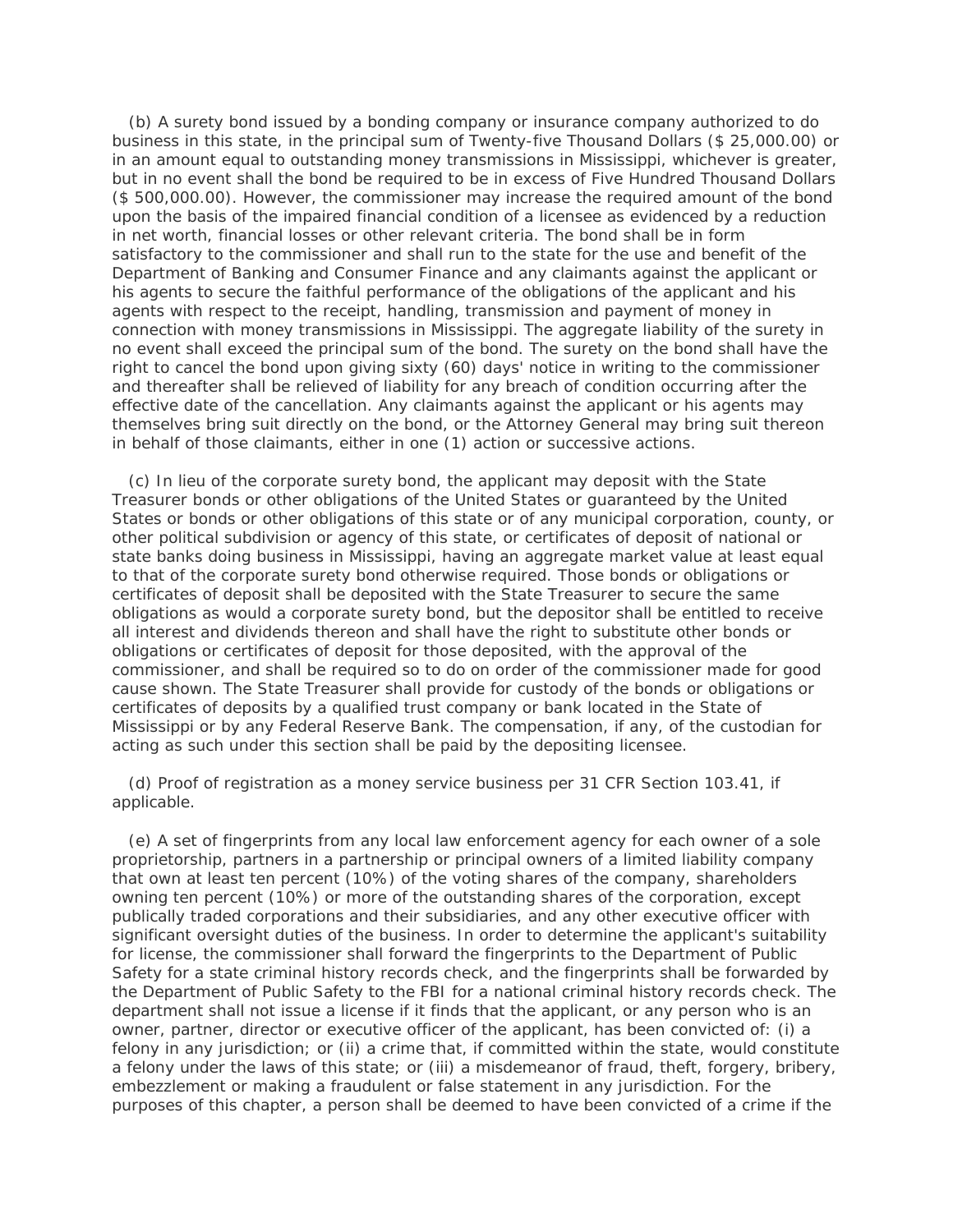person has pleaded guilty to a crime before a court or federal magistrate, or plea of nolo contendere, or has been found guilty of a crime by the decision or judgment of a court or federal magistrate or by the verdict of a jury, irrespective of the pronouncement of sentence or the suspension of a sentence, unless the person convicted of the crime has received a pardon from the President of the United States or the Governor or other pardoning authority in the jurisdiction where the conviction was obtained.

**HISTORY:** SOURCES: Codes, 1942, § 5131-06; Laws, 1966, ch. 257, § 6; Laws, 1995, ch. 373, § 2; Laws, 2010, ch. 448, § 6, eff from and after July 1, 2010.

## **§ 75-15-12. Licensees required to possess permissible investments having an aggregate market value of at least the aggregate amount of outstanding checks**

 (1) In addition to the bond required in Section 75-15-11, a licensee must possess permissible investments having an aggregate market value, calculated in accordance with generally accepted accounting principles, of not less than the aggregate amount of all outstanding checks issued or sold or money received for transmission by the licensee in the United States. This requirement may be waived by the commissioner if the dollar volume of a licensee's outstanding checks does not exceed the bond or other security devices posted by the licensee in accordance with Section 75-15-11.

(2) Permissible investments, even if commingled with other assets of the licensee, shall be deemed by operation of law to be held in trust for the benefit of the purchasers and holders of the licensee's outstanding checks and money received for transmission and may not be considered an asset or property of the licensee in the event of bankruptcy, receivership or a claim against the licensee unrelated to any of the licensee's obligations under this chapter.

(3) Permissible investments mean:

(a) Cash;

 (b) Certificates of deposit or other debt obligations of a financial institution, either domestic or foreign;

 (c) Bills of exchange or time drafts drawn on and accepted by federally insured financial depository institutions;

 (d) Any investment bearing a rating of one (1) of the three (3) highest grades as defined by a nationally recognized organization that rates such securities;

 (e) Investment securities that are obligations of the United States, its agencies or instrumentalities, or obligations that are guaranteed fully as to principal and interest of the United States, or any obligations of any state, municipality or any political subdivision thereof;

 (f) Shares in a money market mutual fund, interest-bearing bills or notes or bonds, debentures or stock traded on any national securities exchange or on a national over-thecounter market, or mutual funds primarily composed of those securities or a fund composed of one or more permissible investments as set forth in this section;

 (g) Any demand borrowing agreement or agreements made to a corporation or a subsidiary of a corporation whose capital stock is listed on a national exchange;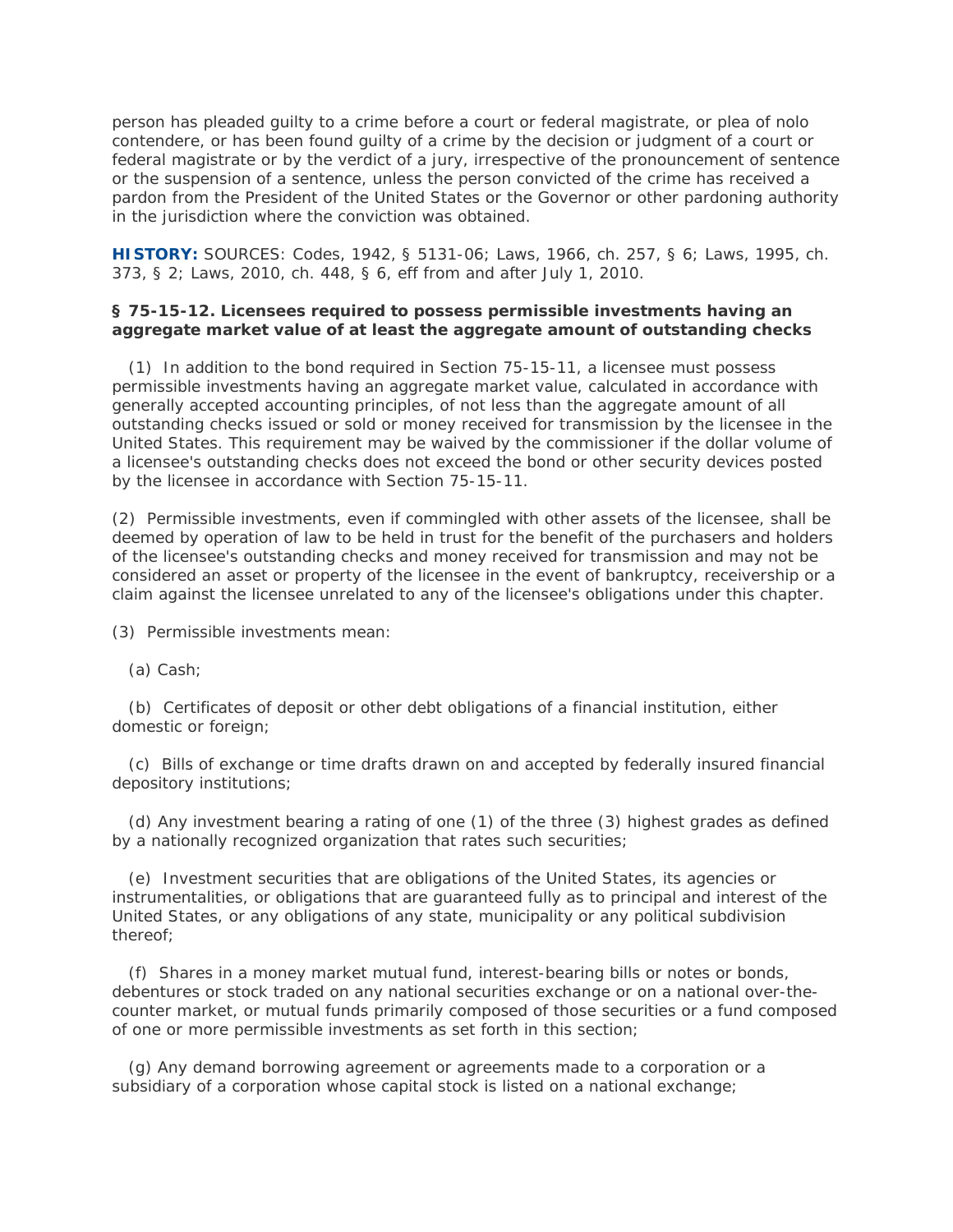(h) Receivables that are due to a licensee from its agents, which are not past due or doubtful of collection; or

(i) Any other investments approved by the commissioner.

(4) The commissioner may limit or disallow for purposes of determining compliance with this section an investment, surety bond, letter of credit or other security otherwise permitted by this section if the commissioner determines it to be unsatisfactory for investment purposes or to pose a significant supervisory concern.

**HISTORY:** SOURCES: Laws, 2010, ch. 448, § 16, eff from and after July 1, 2010.

## **§ 75-15-13. Investigation; granting of license**

 Upon the filing of the application, the payment of the investigation fee and license fee, and the approval by the commissioner of the bond or securities delivered under Section 75- 15-11, the commissioner shall investigate the financial responsibility, financial and business experience, character and general fitness of the applicant, and, if he deems it advisable, of its officers and directors, and if he finds that the applicant (and its officers and directors, if investigated) has the requisite qualifications to meet the requirements of this chapter and that its (or their) qualifications are such as to warrant the belief that the applicant's business will be conducted honestly, fairly, equitably, carefully and efficiently and in a manner commanding the confidence and trust of the community, he shall issue to the applicant a license to engage in the business of money transmission subject to the provisions of this chapter.

**HISTORY:** SOURCES: Codes, 1942, § 5131-07; Laws, 1966, ch. 257, § 7; Laws, 2010, ch. 448, § 7, eff from and after July 1, 2010.

## **§ 75-15-15. Annual license fee**

 Each licensee shall pay to the commissioner with his initial application a license fee of Seven Hundred Fifty Dollars (\$ 750.00), and annually thereafter on or before April 1 of each year, a renewal fee of Four Hundred Dollars (\$ 400.00), plus Fifty Dollars (\$ 50.00) for each location in excess of one (1) in Mississippi through which the licensee plans to conduct money transmissions during the license year for which the fee is paid, provided that in no event shall the annual renewal fee exceed One Thousand Dollars (\$ 1,000.00).

**HISTORY:** SOURCES: Codes, 1942, § 5131-08; Laws, 1966, ch. 257, § 8; Laws, 2000, ch. 621, § 9; Laws, 2010, ch. 448, § 8, eff from and after July 1, 2010.

## **§ 75-15-17. Agents; appointment of subagents to conduct money transmission prohibited**

 A licensee may conduct his business at one or more locations within this state and through or by means of such agents as the licensee may from time to time designate or appoint. No license under this chapter shall be required of any agent of a licensee, provided that this exemption shall apply only to the agent's acts on behalf of the licensee and this exemption shall not exempt the agent from the provisions of this chapter where he conducts money transmissions for his own account. The licensee shall require each of his appointed agents to display prominently on the agent's premises, where same may be readily viewed by prospective clients or purchasers, a printed certificate signed by an authorized official of licensee setting forth in bold letters the names of the licensee and agent and stating that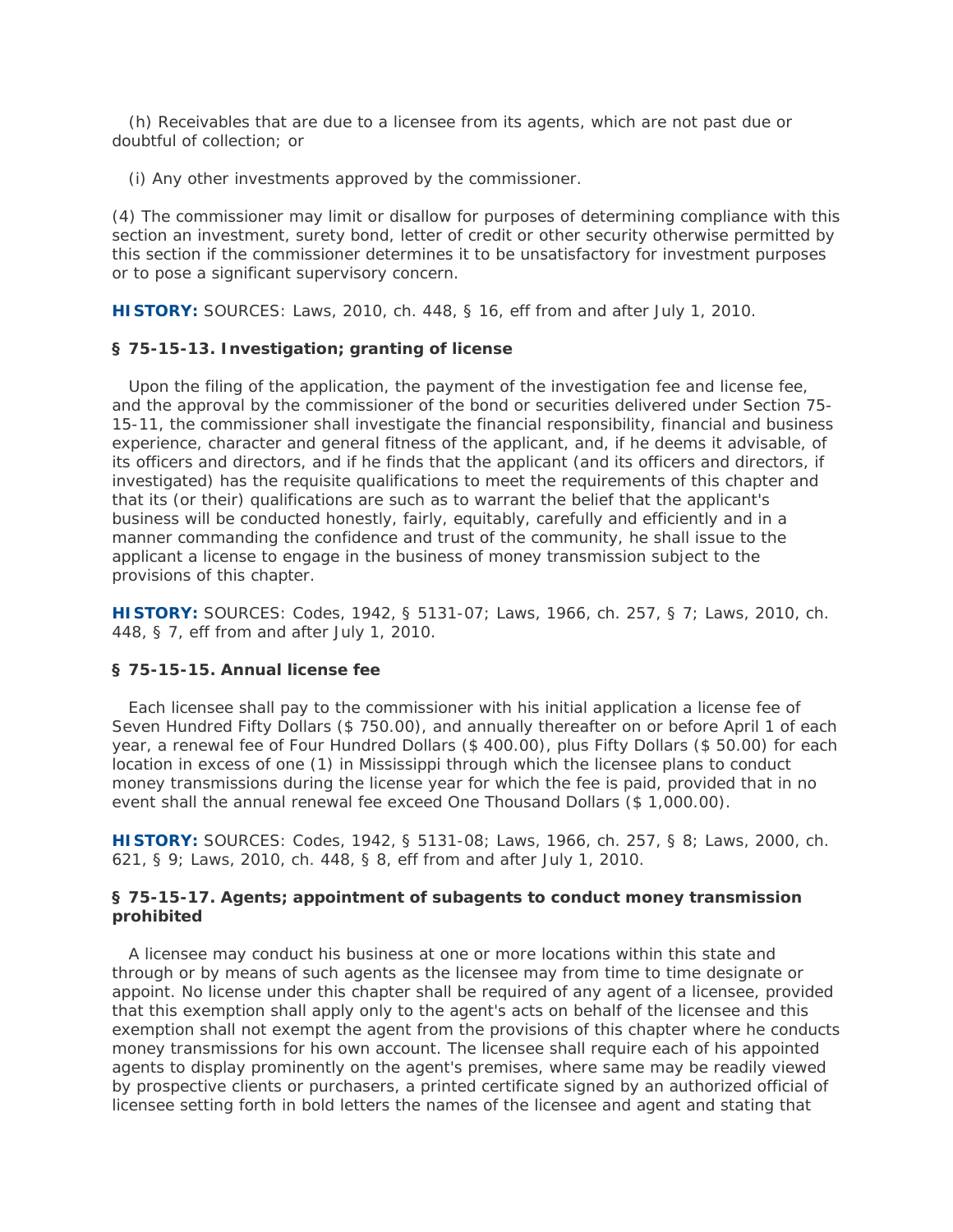the licensee holds a valid and existing license issued by the commissioner under this chapter and that agent is a duly authorized agent of licensee. Neither a licensee nor an agent may appoint a subagent to conduct money transmissions.

**HISTORY:** SOURCES: Codes, 1942, § 5131-09; Laws, 1966, ch. 257, § 9; Laws, 2010, ch. 448, § 9, eff from and after July 1, 2010.

## **§ 75-15-19. Monthly report of total amount of outstanding money transmissions; annual financial statement; examination or audit of books and records; certain books and records to be maintained for five years**

 (1) (a) Each licensee shall file with the commissioner within fifteen (15) days of the last business day of each month a report of the total amount of outstanding money transmissions in Mississippi. The principal sum of the surety bond or deposit required in Section 75-15-11 shall be adjusted, if appropriate, to reflect any changes in outstanding money transmissions. Licensees who maintain a surety bond in the principal sum of at least Five Hundred Thousand Dollars (\$ 500,000.00) or a securities deposit having an aggregate market value of at least equal to Five Hundred Thousand Dollars (\$ 500,000.00) shall be required to report the total amount of outstanding money transmissions in Mississippi on a quarterly basis.

 (b) Each licensee shall file an annual financial statement with the commissioner, audited by an independent certified public accountant or an independent registered accountant, within five (5) months after the close of the licensee's fiscal year. The financial statement shall include a balance sheet, a profit and loss statement, and a statement of retained earnings of the licensee and the licensee's agents resulting from the business of money transmission.

(2) The commissioner may conduct or cause to be conducted an annual examination or audit of the books and records of any licensee at any time or times he deems proper, the cost of the examination or audit to be borne by the licensee. The refusal of access to the books and records shall be cause for the revocation of its license. The commissioner may charge the licensee an examination fee in an amount not less than Three Hundred Dollars (\$ 300.00) nor more than Six Hundred Dollars (\$ 600.00) for each licensed office, plus any actual expenses incurred while examining the licensee's records or books that are located outside the State of Mississippi.

(3) Each licensee shall maintain the following books and records for a period of five (5) years and the books and records shall be available to the commissioner for inspection:

(a) A record of each money transmission sold;

 (b) A general ledger, posted at least monthly, containing all assets, liabilities, capital, income and expense accounts;

- (c) Bank statements and bank reconciliation records;
- (d) Records of outstanding money transmissions;
- (e) Records of each money transmission paid within the five-year period;
- (f) A list of the names and addresses of all authorized agents; and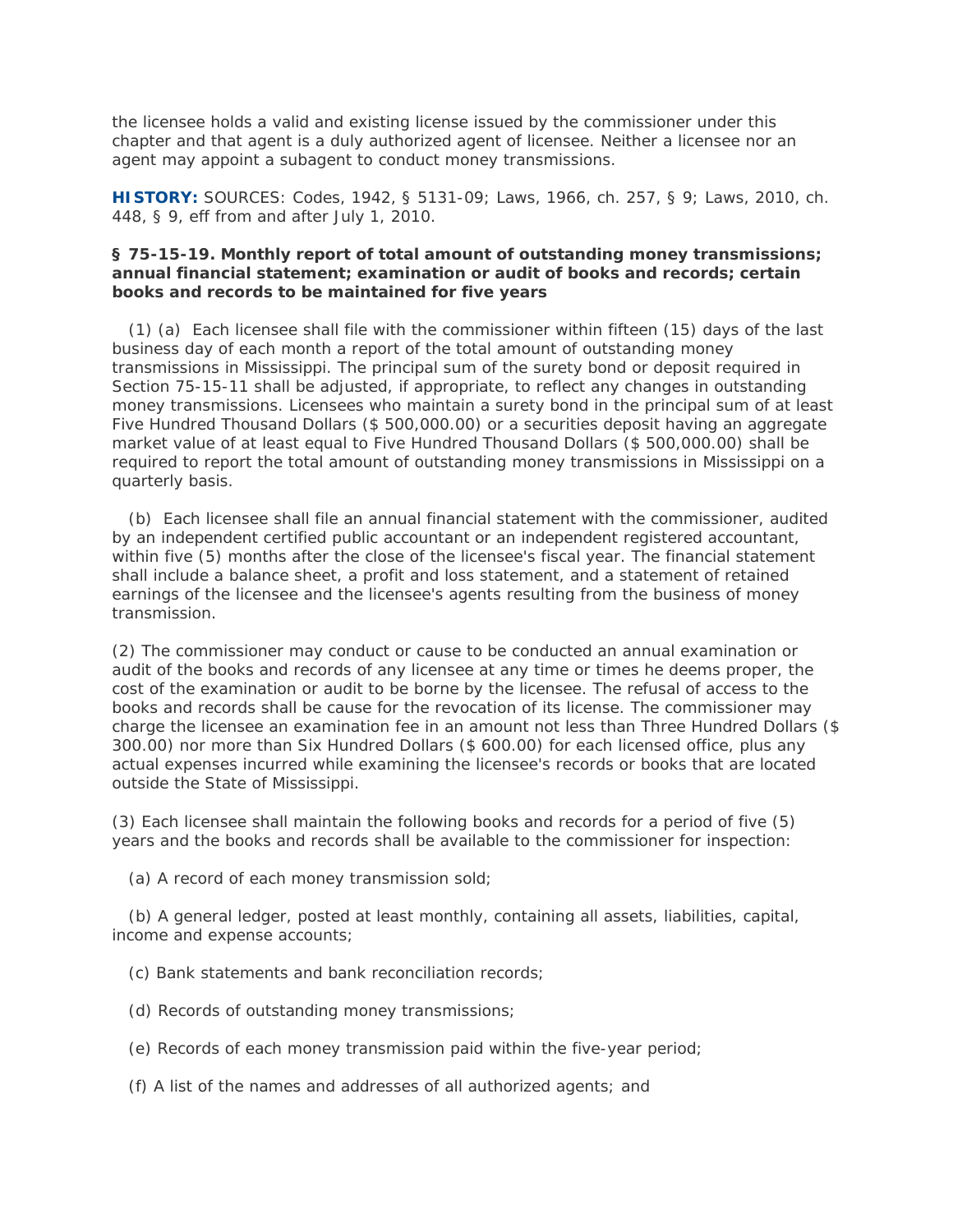(g) Any other records the commissioner may reasonably require by rule or regulation.

 The records required under this section may be maintained in photographic, electronic or other similar form.

(4) Each licensee must maintain a written Bank Secrecy Act/Anti-Money Laundering Program that complies with 31 CFR Section 103.125, if applicable.

(5) The commissioner may conduct a joint examination with representatives of other departments or agencies of another state or with the federal government. The commissioner may accept an examination report of another state or of the federal government or a report prepared by a certified public accountant instead of conducting an examination. A joint examination or an acceptance of an examination report does not preclude the commissioner from conducting his own examination. The report of a joint examination or an examination report accepted by the commissioner under this section is an official report of the commissioner for all purposes.

(6) The department may adopt the necessary administrative regulations, not inconsistent with state law, for the enforcement of this chapter.

**HISTORY:** SOURCES: Codes, 1942, § 5131-10; Laws, 1966, ch. 257, § 10; Laws, 1995, ch. 373, § 3; Laws, 2000, ch. 621, § 10; Laws, 2003, ch. 340, § 3; Laws, 2007, ch. 397, § 1; Laws, 2010, ch. 448, § 10, eff from and after July 1, 2010.

## **§ 75-15-21. Exempt agents**

 Nothing in this chapter shall be deemed to require a licensee to list agents which are exempt by the provisions of Section 75-15-7 of this chapter.

**HISTORY:** SOURCES: Codes, 1942, § 5131-11; Laws, 1966, ch. 257, § 11, eff from and after July 1, 1966.

## **§ 75-15-23. Liability of licensee**

 Each licensee shall be liable for the payment of all money transmissions and for all checks that the licensee sells, in whatever form and whether directly or through an agent, as the maker or drawer thereof according to the negotiable instrument laws of this state, and shall be responsible only for those acts of the agent done on behalf of the licensee. Every check sold by a licensee directly or through an agent shall bear the name of the licensee clearly imprinted thereon. During the period of time that a person is an appointed agent for a licensee, the agent shall not directly or indirectly conduct his own money transmission business and the agent shall not be, continue to be, or become an officer, director, stockholder, employee, or agent of any other licensee under this chapter. When a person ceases to be an agent of a licensee, he shall immediately cease displaying his agent's appointment certificate, as provided under Section 75-15-17 of this chapter and shall immediately surrender same to the licensee.

**HISTORY:** SOURCES: Codes, 1942, § 5131-12; Laws, 1966, ch. 257, § 12; Laws, 2010, ch. 448, § 11, eff from and after July 1, 2010.

§ 75-15-25. Limitation on outstanding money transmissions or checks in Mississippi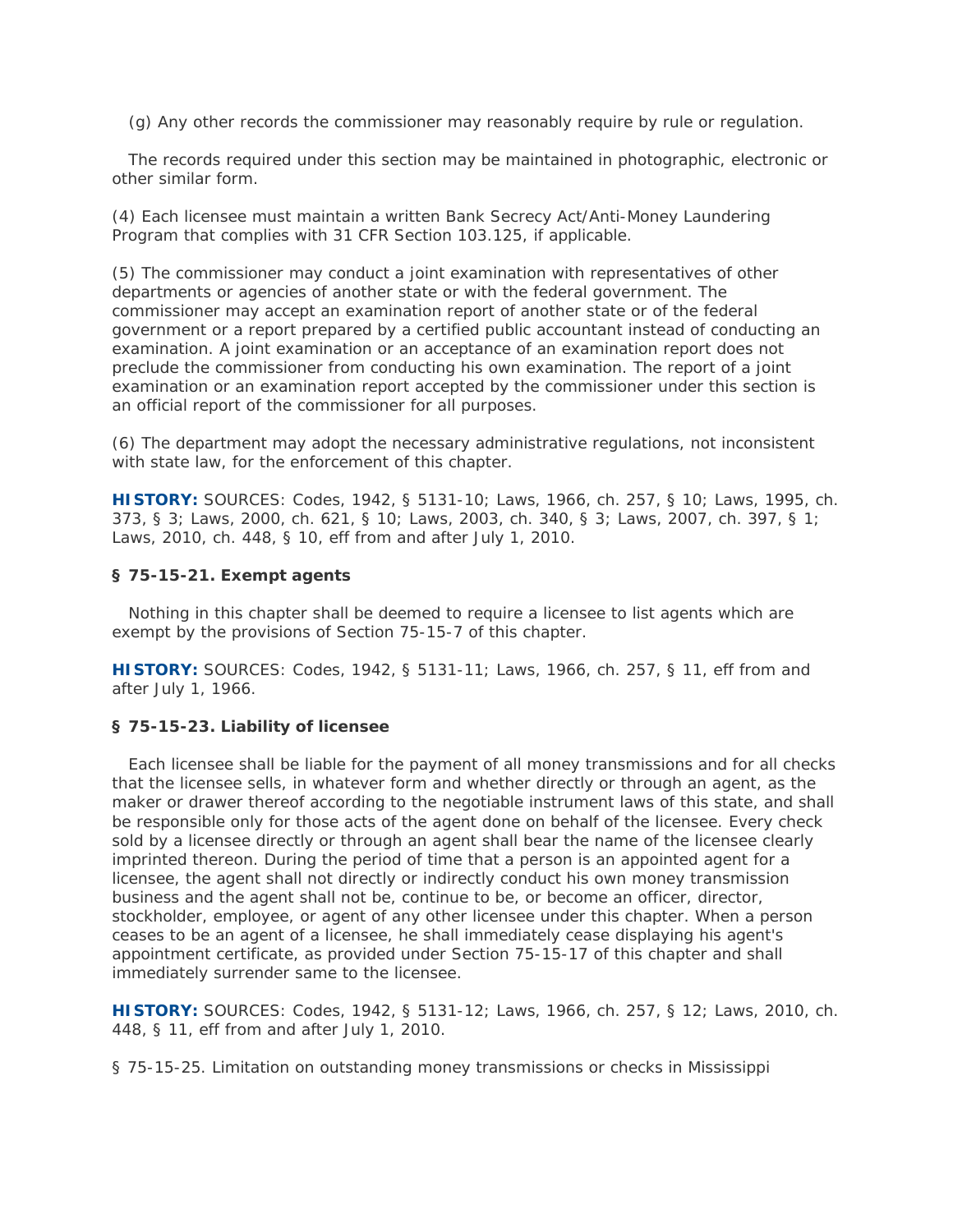Whenever the bond or securities deposit required under Section 75-15-11 is less than Five Hundred Thousand Dollars (\$ 500,000.00), the licensee may not at any time have a total amount in outstanding money transmissions or checks in Mississippi, in excess of the bond or securities deposit required of him under Section 75-15-11, and the licensee shall, in accordance with rules and regulations promulgated by the commissioner under this chapter, submit a written report to the commissioner on the last business day of each month regarding his money transmissions outstanding in Mississippi, whether issued by himself or through agents, provided that this limitation shall be the principal sum of the bond or the market value of the securities deposit required of the licensee under Section 75-15-11, and the sum of this limitation shall not be increased by any bond or securities deposit increase required by the commissioner under Section 75-15-29 or by deposit of any revocation order, suspension bond or securities deposit under Section 75-15-27.

**HISTORY:** SOURCES: Codes, 1942, § 5131-13; Laws, 1966, ch. 257, § 13; Laws, 2006, ch. 354, § 2; Laws, 2010, ch. 448, § 12, eff from and after July 1, 2010.

#### **§ 75-15-27. Revocation of license; notice; hearing; appeals**

 Except where a license is automatically revoked without any act of the commissioner as specially provided in this chapter, no license shall be denied or revoked except on ten (10) days' notice (the first day of the ten-day period to be the date stated on the notice, which shall be the day it is mailed) to the applicant or licensee by the commissioner, sent by letter by United States registered mail, return receipt requested, to the applicant's or licensee's business address set forth in the application. Upon receipt of the notice, as stated in the registered mail receipt, the applicant or licensee may, within five (5) days thereafter (which five-day period may be wholly or partially outside of the ten-day period) make written demand for a hearing by the commissioner, which demand, in the case of a revocation notice, must be accompanied by an additional surety bond or securities deposit, as hereafter provided, the principal sum or the market value thereof to be specified by the commissioner in the revocation notice. The revocation notice shall not become final during the period of time in which the licensee may demand such hearing nor if licensee demands a hearing, until the matter has been finally determined by the commissioner or by the courts, provided as to any revocation order, but not a denial order, that the licensee posts together with his written demand for hearing an additional corporate surety bond, written by the same surety that wrote the bond under subsection (b) of Section 75-15-11, or an additional securities deposit in addition to the securities deposit theretofore made by the licensee under subsection (c) of Section 75-15-11 which additional surety bond or securities deposit shall be in a principal amount or of a market value deemed adequate by the commissioner as specified in the revocation order but not exceeding Two Hundred Fifty Thousand Dollars (\$ 250,000.00), provided that if the licensee originally deposited with his application under Section 75-15-11 a corporate surety bond, the additional deposit provided in this section must be another corporate surety bond or an increase of the first one and may not be a deposit of securities, or if the licensee originally deposited securities, the additional deposit shall also be of securities and not a corporate surety bond. The bond or securities deposit shall secure the same obligations as does the corporate surety bond or securities deposit required by Section 75-15-11, but shall be in addition to the bond or securities deposit required thereby. Upon receipt of the written demand, the commissioner shall thereafter, with reasonable promptness, hear and determine the matter as provided by law. If the applicant or licensee deems himself aggrieved by the determination or order of the commissioner, he may within fifteen (15) days after the determination or order, have the determination or order reviewed by an appeal to the Chancery Court of the First Judicial District of Hinds County, Mississippi, by filing a petition setting out the specific order or action or part thereof by which the person deems himself aggrieved. All those petitions shall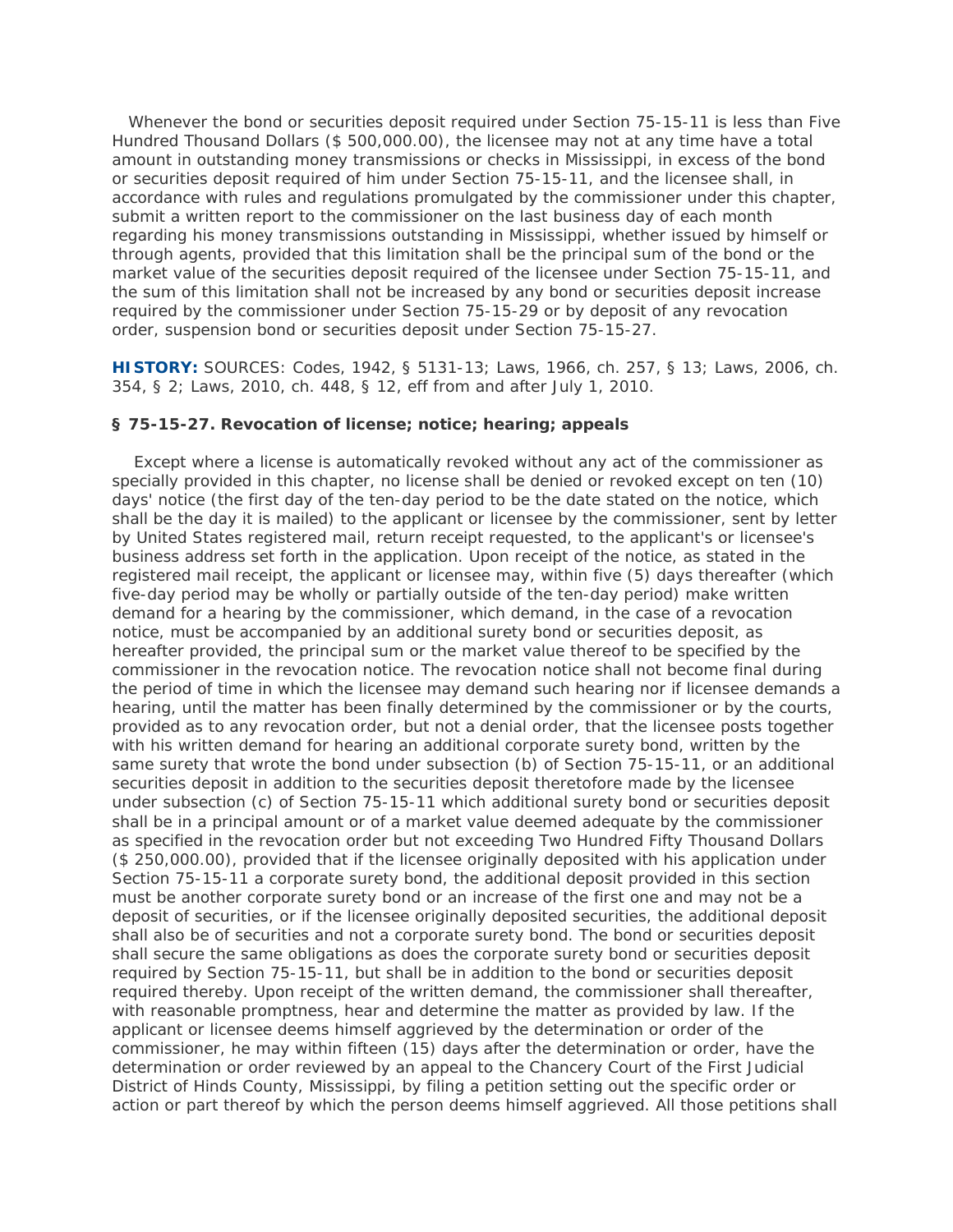be given preferred settings and shall be heard by the court as speedily as possible. Such an appeal shall be perfected upon the posting of a bond for the costs of the appeal accompanied by the petition. Any party to the appeal may appeal to the Supreme Court of Mississippi from the decree or order of the chancery court, within thirty (30) days from the rendition of the decree or order, in the manner provided by law for appeals to the Supreme Court of Mississippi from chancery courts.

 Final denial or revocation of the license, whether automatic or by final determination of the commissioner or the courts, shall cancel as of the date of final revocation all bonds or securities deposits theretofore deposited by the applicant or licensee under any provision of this chapter, provided that the licensee (and his corporate surety, if any) shall not be relieved of any accrued liabilities, and provided further, where the licensee deposited securities, that there shall not be returned to the licensee any of the deposited securities until the commissioner determines that all accrued liabilities (including, but not limited to, the principal sums thereof, accrued interest thereon, and court costs, if any, assessed to the licensee) of the licensee under this chapter have been satisfied in full.

 The commissioner may at any time revoke a license, on any ground on which he might refuse to grant a license, for failure to pay an annual fee or for violation of any provision of this chapter, subject to the provisions of this chapter.

 A license shall be automatically and finally revoked without any act or further act of the commissioner and without any right of the licensee to any hearing or further hearing by the commissioner or the courts and without any right of the licensee or the commissioner to reinstate or have reinstated the license, in the following instances: (a) at expiration of the sixty-day notice period, if the corporate surety gives notice of cancellation of its bond or any of them; (b) upon failure by licensee to pay when due the annual license fee required by Section 75-15-15; (c) upon failure by licensee to file when due any information required by Section 75-15-19; (d) in case of a revocation notice under the first paragraph of this section, failure by the licensee to demand hearing as provided therein or failure to deposit any additional corporate surety bond or securities deposit as required by the commissioner; (e) upon a license revocation order becoming final at any stage; (f) failure by licensee to deposit when due any additional corporate surety bond or securities deposit required by the commissioner under Section 75-15-29; or (g) upon final conviction of licensee as to any offense covered by Section 75-15-31.

 If a revocation order becomes final for any reason or in any manner, the license may not be reinstated, except upon new application as if the licensee had never been licensed before. The commissioner may deny the new application on grounds that a previous application was denied or a previous license to applicant was revoked or any ground or grounds on which he may deny an original application.

**HISTORY:** SOURCES: Codes, 1942, § 5131-14; Laws, 1966, ch. 257, § 14; Laws, 1995, ch. 373, § 5; Laws, 2010, ch. 448, § 13, eff from and after July 1, 2010.

### **§ 75-15-29. Bond increase**

 Any provision in this chapter to the contrary notwithstanding, the commissioner may at any time, if in his sole opinion the protection of the public so requires, increase the principal sum of the bond or the aggregate market value of the deposit required of any applicant or licensee by Section 75-15-11 but in no case shall the principal sum of the bond or the aggregate market value of the deposit required by Section 75-15-11 exceed Five Hundred Thousand Dollars (\$ 500,000.00) and provided further, that in any situation, where a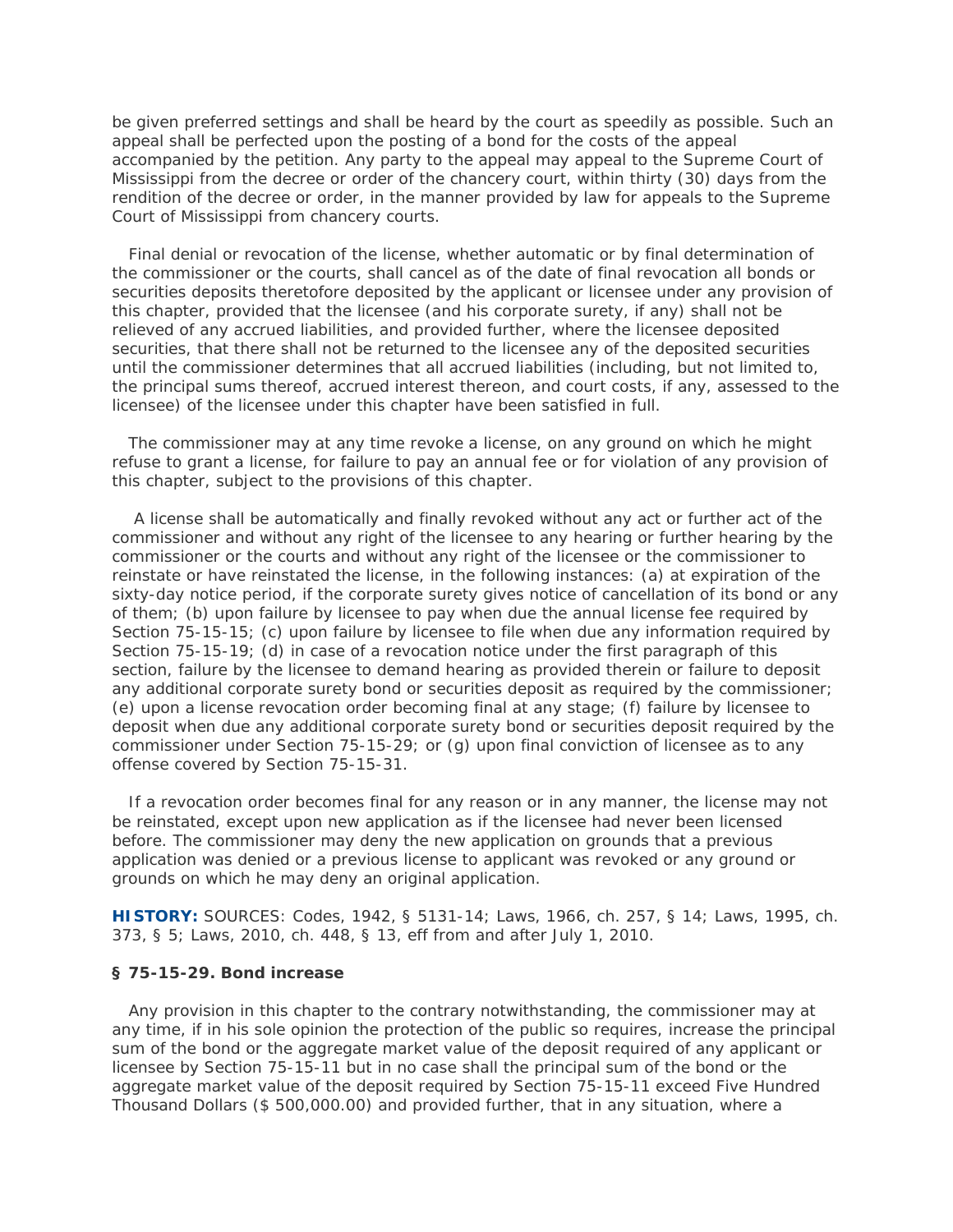revocation order has been issued and the licensee involved has posted the additional bond required under Section 75-15-27, for suspension thereof, pending final determination, the commissioner may for the same reasons require the principal sum of the additional, suspension bond to be increased but in no case shall the principal sum thereof exceed Two Hundred Fifty Thousand Dollars (\$ 250,000.00), and provided further that if the licensee originally deposited with his application under Section 75-15-11 a corporate surety bond, the additional increase provided in this section must be by another corporate surety bond or an increase of the first one, written by the same corporate surety that wrote the first one and may not be a deposit of securities or if the licensee originally deposited securities, the additional increase shall also be of securities and not a corporate surety bond.

**HISTORY:** SOURCES: Codes, 1942, § 5131-15; Laws, 1966, ch. 257, § 15; Laws, 1995, ch. 373, § 6; Laws, 2010, ch. 448, § 14, eff from and after July 1, 2010.

## **§ 75-15-31. Penalties**

 (1) If any person to whom or which this chapter applies or any agent or representative of that person violates any of the provisions of this chapter or attempts to transact the business of conducting money transmissions as a service or for a fee or other consideration, without having first obtained a license from the commissioner under the provisions of this chapter, that person and each such agent or representative shall be deemed guilty of a misdemeanor and, upon conviction, shall be fined not less than One Hundred Dollars (\$ 100.00) nor more than Five Hundred Dollars (\$ 500.00), and may also be confined to the county jail for not more than twelve (12) months. Each violation shall constitute a separate offense.

(2) If any person engages in business as provided for in this chapter without paying the license fee provided for in this chapter before beginning business or before the expiration of the person's current license, as the case may be, then the person shall be liable for the full amount of the license fee plus a penalty in an amount not to exceed Twenty-five Dollars (\$ 25.00) for each day that the person has engaged in the business without a license or after the expiration of a license.

(3) The commissioner may, after notice and hearing, impose a civil penalty against any licensee if the licensee or employee is adjudged by the commissioner to be in violation of the provisions of this chapter. The civil penalty shall not exceed Five Hundred Dollars (\$ 500.00) per violation and shall be deposited into the Consumer Finance Fund of the Department of Banking and Consumer Finance.

(4) When the commissioner has reasonable cause to believe that a person is violating any provision of this chapter, the commissioner, in addition to and without prejudice to the authority provided elsewhere in this chapter, may enter an order requiring the person to stop and refrain from the violation. The commissioner may sue in any circuit court of the state having jurisdiction and venue to enjoin the person from engaging in or continuing the violation or from doing any act in furtherance of the violation. In such an action, the court may enter an order or judgment awarding a preliminary or permanent injunction.

**HISTORY:** SOURCES: Codes, 1942, § 5131-16; Laws, 1966, ch. 257, § 16; Laws, 2000, ch. 621, § 11; Laws, 2004, ch. 450, § 4; Laws, 2010, ch. 448, § 15, eff from and after July 1, 2010.

**§ 75-15-32. Commissioner authorized to examine persons suspected of conducting business requiring a license**